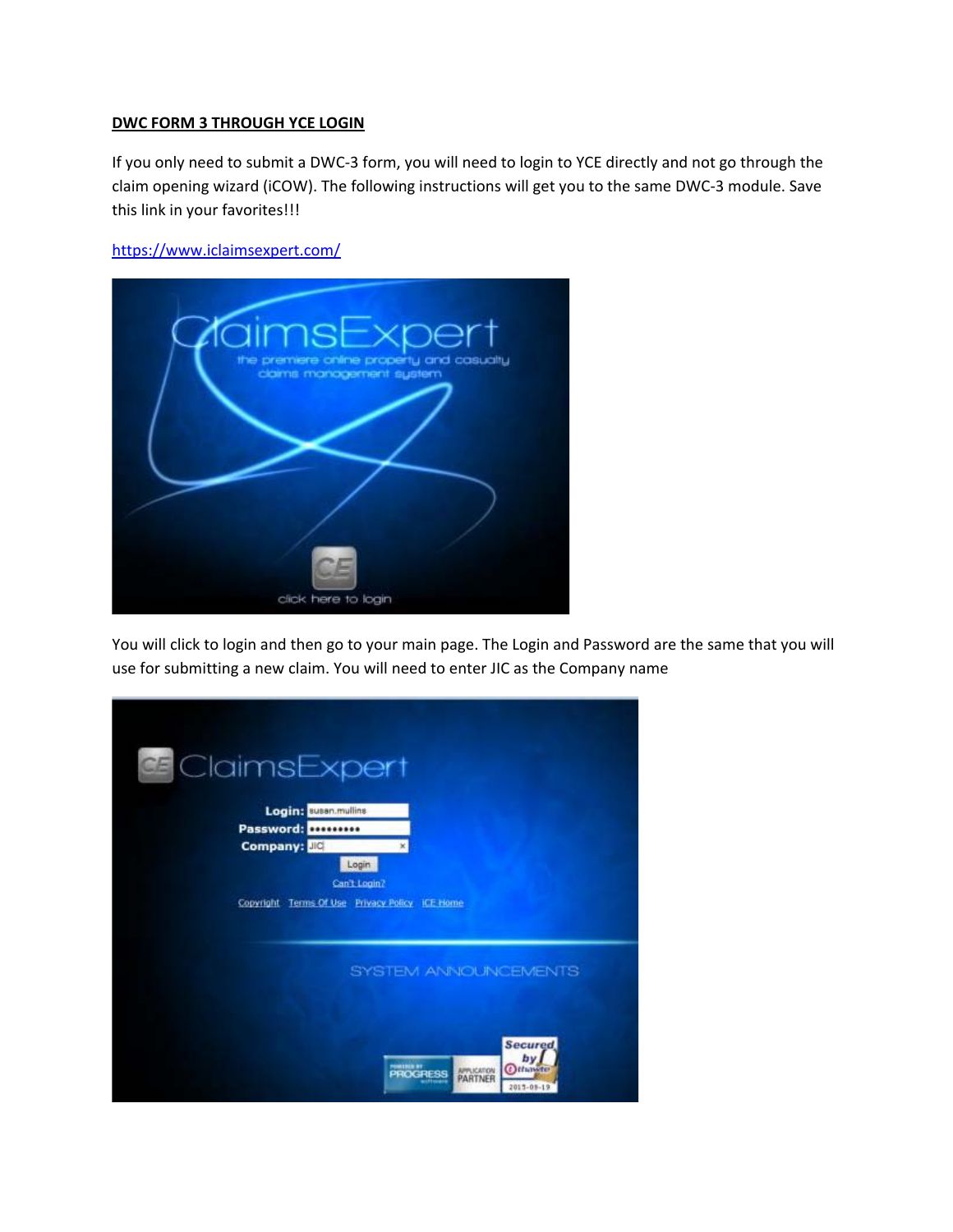Once you are in the system, you will need to locate the claim you want to submit the DWC‐3 on so you will need to

"search" for that claim. This function is on the left side of the screen under the icon. Select it to search for your claim:



You have several ways you can search, claim number, legacy claim number, name or SSN. I used name:

| ioto      | <b>Claim Search</b>                                                                    |  |
|-----------|----------------------------------------------------------------------------------------|--|
|           | <b>Claim Number:</b><br>(this will also search Occurrence Id's and Related Claim Id's) |  |
|           | <b>Legacy Claim Number:</b>                                                            |  |
|           | <b>Client Claim Number:</b>                                                            |  |
|           | <b>OWCP Claim Number:</b>                                                              |  |
|           | <b>Claimant First Name: susan</b>                                                      |  |
| Functions | <b>Claimant Last Name: mulling</b><br>×                                                |  |
|           | <b>Claimant SSN / TIN:</b>                                                             |  |
| $\cup$    | <b>Claimant DOB:</b>                                                                   |  |
|           | Advanced Search<br>Recent Claims<br>Search                                             |  |
| tepor     |                                                                                        |  |

Hit the search button. All claims with that name will be retrieved. For more common names, please make sure you select the right date of injury. You can narrow it down if you use the claim number if you have it available but many times the name is the fastest way. Once you identify the claim you want to work in, select it by moving your cursor to the claim number **unscored in blue** .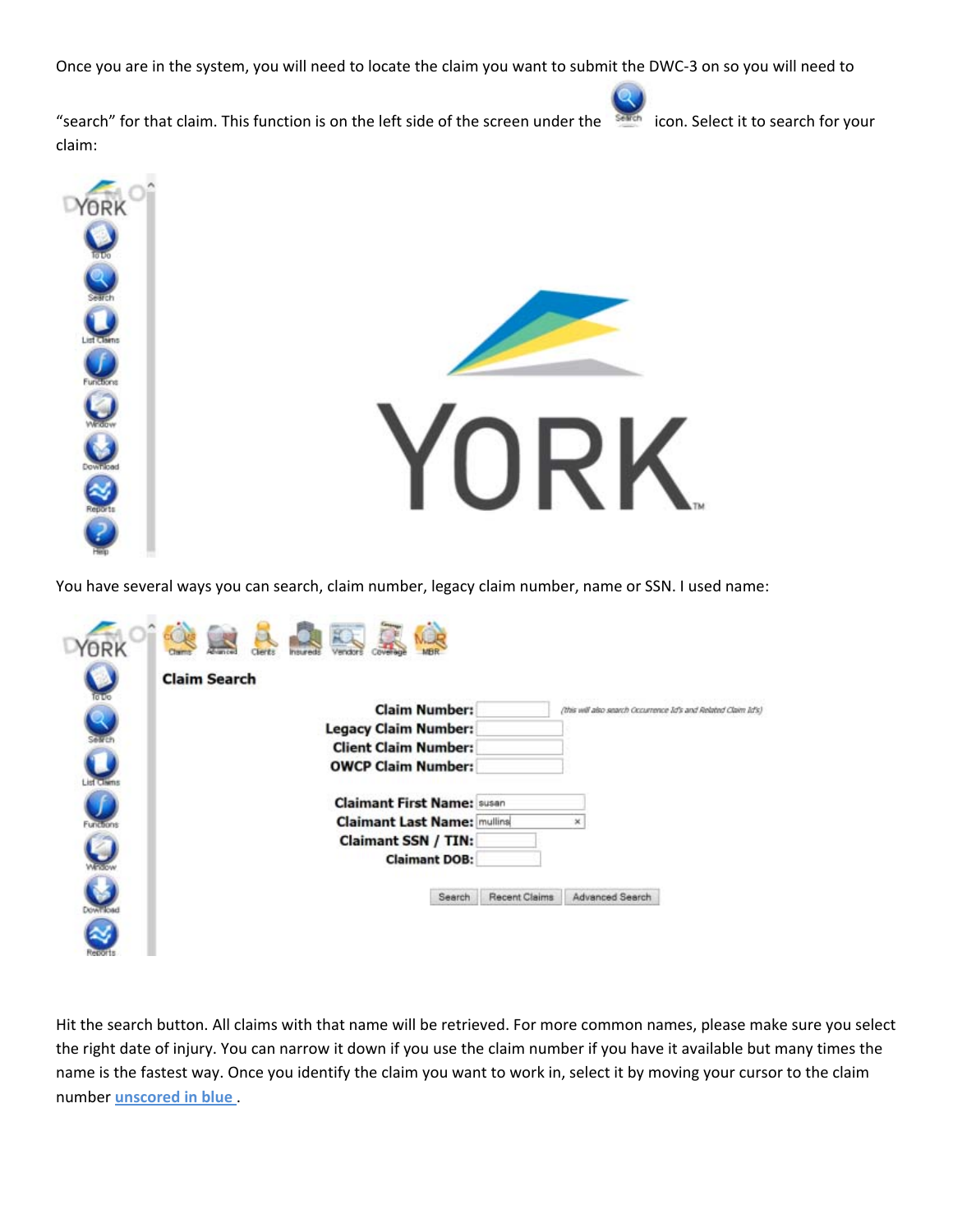| <b>BE Show Totals</b> |                      |                                |                                            | Claim Search (15 Claims Found) [Retain Results List in New Window]        |            |            |               |                      |                 |
|-----------------------|----------------------|--------------------------------|--------------------------------------------|---------------------------------------------------------------------------|------------|------------|---------------|----------------------|-----------------|
| Claim                 | <b>Claimant Name</b> | LOB                            | <b>Insured Name</b>                        | <b>Insured Location (1st)</b>                                             | Carrier    | Accident   | <b>Status</b> | <b>Adjuster Name</b> | <b>Assigned</b> |
| 5594927               | Susan Mullins        | TX.<br>WC<br>Ind               | Demo Insured A                             | 424- Columbus                                                             | <b>SIR</b> | 06/12/2015 | Open          | David M Richard      | 06/23/2015      |
|                       |                      |                                | Description: Picking up a patient to a bed |                                                                           |            |            |               |                      |                 |
| 5595971               | <b>Susan Mullins</b> | IL.<br><b>WC</b><br><b>RPO</b> | Demo Insured A                             | 424- Columbus                                                             | SIR        | 06/24/2015 | Closed        | David M Richard      | 06/25/2015      |
|                       |                      |                                |                                            | Description: Teacher dropped beaker in class. Cut finger on broken glass. |            |            |               |                      |                 |
| 5596441               | Susan Mullins        | IL.<br>WC<br><b>RPO</b>        | Demo Insured A                             | 424- Columbus                                                             | SIR        | 06/26/2015 | Closed        | David M Richard      | 06/26/2015      |
|                       |                      |                                |                                            | Description: Teacher burned finger on chemicals.                          |            |            |               |                      |                 |
| 5670523               | Susan Mullins        | TX.<br><b>WC</b><br>Ind        | Demo Insured A                             | 424- Columbus                                                             | SIR        | 08/01/2015 | Open          | David M Richard      | 08/13/2015      |
|                       |                      |                                | Description: Lifting boxes                 |                                                                           |            |            |               |                      |                 |
| 5670591               | <b>Susan Mullins</b> | TX.<br>WC<br>Ind               | Demo Insured A                             | 424- Columbus                                                             | <b>SIR</b> | 08/02/2015 | Open          | David M Richard      | 08/13/2015      |
|                       |                      |                                | <b>Macrobiology</b> 1390an house           |                                                                           |            |            |               |                      |                 |

## **DWC FORM 3**

|                                                | <b>Forms and Letters</b>                                                                                      |               | <b>Help</b>     |
|------------------------------------------------|---------------------------------------------------------------------------------------------------------------|---------------|-----------------|
| DWC-3<br>x fly                                 | Name                                                                                                          | LOB           | <b>State</b>    |
| Associated With: Claim<br>Document Type: All + | DWC-3 - Employer's Wage Statement<br><b>O</b> Texas DWC-3                                                     | All LOB Codes | Texas           |
| Search Options:                                | DWC-3 School Districts - Employer's Wage Statement for School Districts<br>Texas DWC-3sd                      | All LOB Codes | Texas           |
| Refresh Listing<br><b>Form/Letter History</b>  | DWC-32 - Request for Designated Doctor<br><b>O</b> Texas DWC-32                                               | All LOB Codes | Texas           |
| Sorry, no form/letter fastory available.       | DWC-32 Spanish - Solicitud para Obtener un Examen por Parte de un Medico<br>Designado<br>Texas DWC-32 Spanish | All LOB Codes | Texas<br>97. CO |
|                                                | <b>DWC-3ME Multiple Employment Wage Statement</b><br>O DWC-3ME Multiple Employment Wage Statement             | All LOB Codes | Texas           |
|                                                |                                                                                                               |               |                 |
|                                                |                                                                                                               |               |                 |
|                                                | (Paqe 1 of 1)                                                                                                 |               |                 |

The DWC‐3 form comes up as a typeable PDF. There are highlighted fields for you to complete but all of the injured workers' demographics will populate from the claim that was set up. Any changes to the address or other key areas will automatically update to this form so if changes were made between the submission of the DWC ‐1 and the DWC‐3 (or DWC‐6) then that information updates to the demographics on the forms.